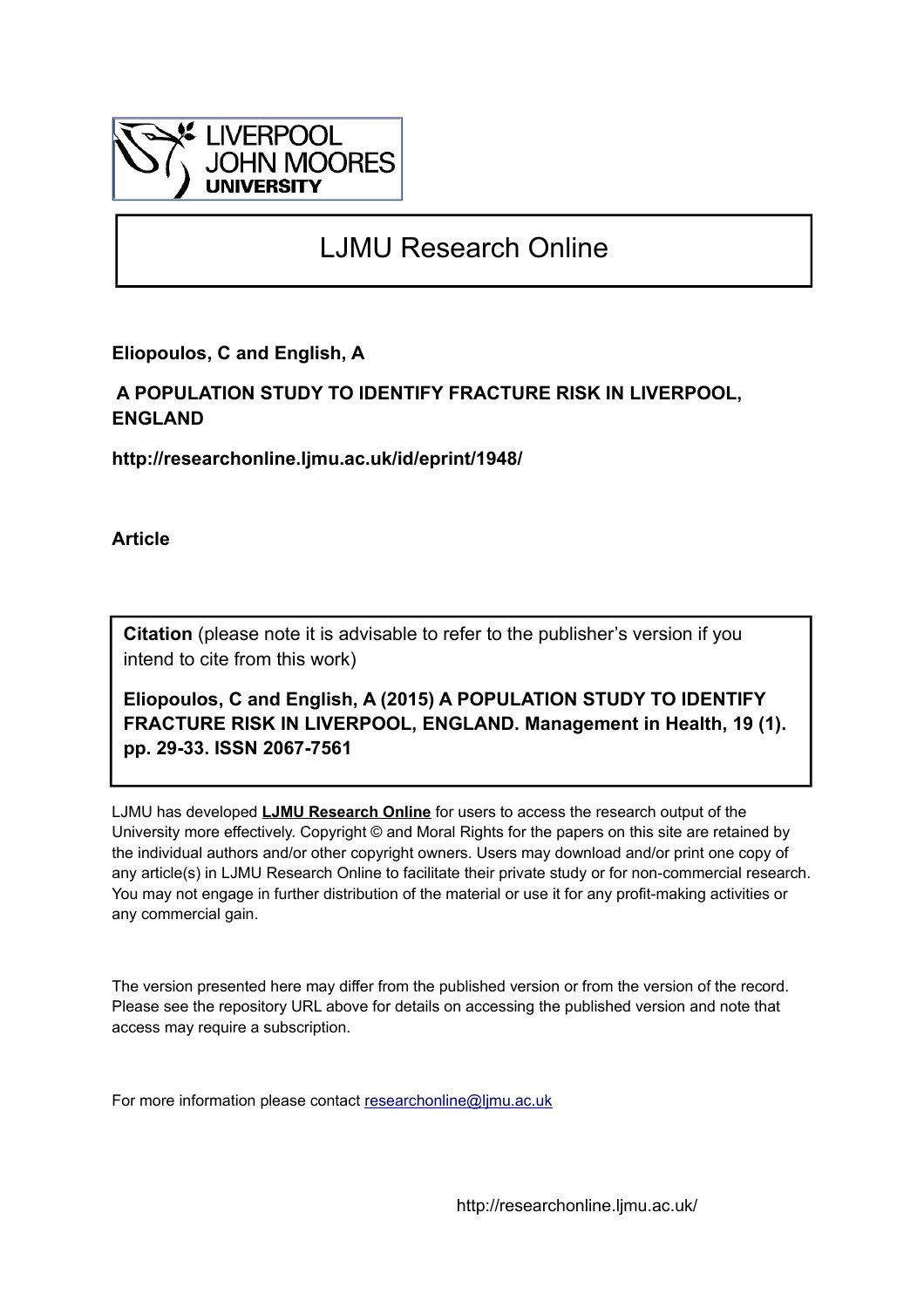# **A POPULATION STUDY TO IDENTIFY FRACTURE RISK IN LIVERPOOL, ENGLAND FRACTURE RISK IN LIVERPOOL, ENGLAND LIVERPOOL, ENGLAND**

## *Constantine ELIOPOULOS1 Ph.D., Andrew ENGLISH1 M.Res.*

*1 Research Centre in Evolutionary Anthropology and Palaeoecology, School of Natural Sciences and Psychology, Liverpool John Moores University, Byrom Street, Liverpool L3 3AF, United Kingdom.* 

# **I NTRODUCTION**

Identifying fracture risk within a population is an growing interest in the types of fractures that affect a particular age group or sex and the underlying reasons. This type of population-based study is lacking for the north-west of England, but it can help identify particular age groups within each sex that could be focused on to reduce the fracture rates for the region and thus

National Health Service (NHS) expenditure. Bone fractures are very common in both developed and developing countries. Fractures can be caused by high impact force, repetitive stress or other underlying conditions such as osteoporosis or bone cancer [2].

Osteoporosis (OP) is a major health concern for the elderly and is accountable for the significantly high incidence of fractures in this age group. OP is a metabolic disease, in which the bone becomes fragile. This in turn results in a higher risk of fractures than normal bone. OP occurs when the metabolism of the skeleton is in a negative balance. In this condition there is a loss of minerals, such as calcium, faster than the body can replace them. Women tend to lose bone at a higher rate than men at all ages, but their rate increases significantly after menopause, when the depressing effect of oestrogen on the osteoclast activity is lost [3]. Certain fractures are associated with this decrease in bone density and are well documented in the literature, such as Colles' fracture and fracture of the neck of the femur. In addition, vertebral fractures are often encountered in the elderly and are the result of falls [4, 5]. The measurement of bone mineral density (BMD) aids in the diagnosis of osteoporosis. BMD is measured as grams of bone mineral (hydroxyapatite) per cubic centimetre [3].

Socioeconomic status (SES) is a sociological and economic measure of a person's position relative to other individuals within the population. Socioeconomic status is typically divided into three categories: high, middle and low. The lower the SES, the greater the risk is to an individual's health, including fractures [5, 6]. A low SES does reflect a lower standard of living, a low income and poor education and frequently leaves the individual vulnerable to physical and men-28 tal health problems. Poor social conditions may also ever change depending on age.

*BACKGROUND: Fractures are in most cases treated by Accident and Emergency (A&E) departments and they have a substantial financial impact on health budgets. The epidemiology of fractures in the Liverpool city region has not been systematically investigated in recent years. This study aims to address this issue by providing valuable data that could aid in the design of fracture prevention strategies.* 

*METHODS: Population fracture data was collected by the Liverpool Primary Care Trust between February 2009 and July 2010, accounting for the majority of fractures registered in the city. The data was sorted by type, age, sex and upper/lower body in order to observe patterns in different groups.* 

important part of public health policy, as an increasing and the arm bones in a higher frequency, while males exhibit their highest and aging population can have a significant economic *fracture rates in the femur, lower arm and hand and craniofacial regions. Women* impact on the health system [1]. There is therefore a *also tend to have fractures later in life while most men fracture bones earlier*. *RESULTS: The data highlighted a significant difference between the sexes where anatomical sites varied greatly. Females suffer from fractures of the femur* 

*CONCLUSION: This finding corresponds with numerous sources in the medical literature. The present work supports the development of strategies designed to reduce fractures in specific age groups.* 

*Keywords Population, Fracture risk, Public health policy, Liverpool, England*

> result in an increase in anti-social behaviour, crime and general environmental hazards. This in turn may cause a higher fracture incidence, particularly in younger males. Interestingly, some studies have demonstrated low fracture rates among younger males in areas with a high SES [6]. However, a person's SES alone does not necessarily reflect all their epidemiological aspects. Personal circumstances also play a role; living with someone has been associated with a decreased risk of any fracture in all ages, but an increased fracture risk among people over the age of sixty. Being at work has been associated with a decreased hip fracture risk among subjects greater than forty years of age and alcoholism is a significant predictor of fractures in all age groups [7]. A link has also been found between low SES and a lower health status. This could explain the higher rates of fractures and greater use of primary care services and lesser of secondary care services in areas with a low SES [7].

> Fracture incidence is most prevalent in males aged approximately ten to thirty five and then most prevalent in elderly women aged over sixty five years. In regards to fractures in younger males, the higher incidence is supported by a study carried out on children's femoral shaft fractures [8]. It was found that 69.7% of fractures among children from birth to seventeen years were in males and 30.3% in females. It has been shown that most fractures in children involve the long bones and almost a third of these are due to sport or leisure activities [9]. The high male incidence of fractures at younger ages has also been found to be associated with facial trauma. A study found that the male to female ratio of facial trauma was 3:1 and that the most prevalent age group was sixteen to thirty years of age [10].It was identified that this was primarily due to interpersonal violence and motor vehicle accidents. This male dominance of fractures does how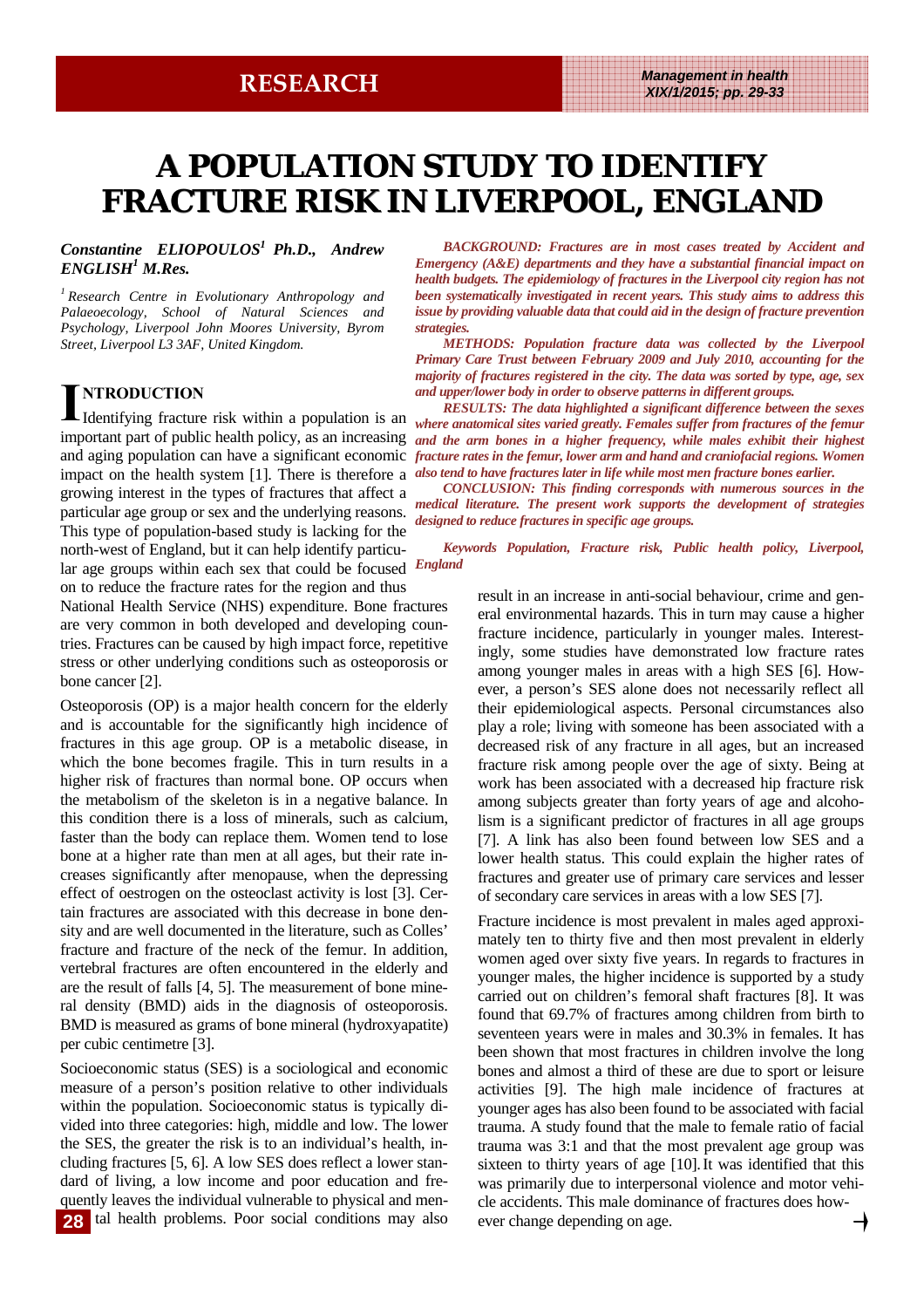A recent study found that the ratio of male to female long bone fractures changed from 2:1 in individuals aged less than fifty to 1:3 in individuals aged greater than fifty [11].These findings mirrored previous work [12] which outlined this switch of dominance in fracture rates between males and females. This study outlined that hip fractures were generally related to the elderly and that there is no significant difference between sexes from the ages of fifteen to sixty years of age, as hip fractures are very uncommon within the young. Over the age of sixty however, there is evidence that there are approximately twice as many fractures in females than males. It has been shown that there is an exponential increase in female fractures from the age of sixty five, with male incidence lagging behind that of females by approximately ten years [12].

The aims of this study are to identify fracture patterns within the geographically defined area of Liverpool, England and to propose strategies to reduce fracture rates with corresponding health and economic benefits for both the local population and the National Health Service.

**M ETHODS**  This study has utilised fracture data obtained by the Liverpool Primary Care Trust covering a period from February 2009 until July 2010. The data had been anonymised and available to the public according to the Data Protection Act 1998 [13]. The Liverpool Primary Care Trust is responsible for commissioning all health services for the population in this area. It is also responsible for bringing together services offered by general practitioners, community nurses, practice nurses, community services and agencies dealing with health matters across the city. The sample consisted of a total of 6,947 fractures with 3,415 of those in males and 3,612 in females. A small proportion of fractures (approximately 80) were excluded from the final sample due to the fact that they were not clearly defined in the records. The majority of these fractures were unclassified as to their type.

The 2011census carried out by the Office for National Statistics collected population statistics for Liverpool, Merseyside [14]. The census concluded that the total population of Liverpool, Merseyside consisted of 466,415 individuals with 230,483 males and 235,932 females. There is a greater number of females that males in the population. Some may argue that this difference may explain, at least in part, the significantly higher proportion of fractures in females compared to males. The variation between the age groups of the population is also considerable, as there were 78,100 individuals between the ages 0-15, 211,755 individuals aged 16-44, 111,092 aged 45-64 and 65,466 individuals aged over 65 years. Data also shows that more than half (289,857) of the population of Liverpool is aged under 30 years, indicating a young population, which is usually associated with traumatic injury [15]. This population data from the Office of National Statistics does provide evidence that Liverpool has a stable SES. For instance, the unemployment rate is 6.7% and although higher than the national average (4.4%), it is still a **29** low figure, indicating that a significant part of the population is economically active. However there are aspects of the census that could provide evidence for concern. For example, research has linked a higher fracture risk to those individuals that live alone [7]. The census indicates that 39.2% of all households in Liverpool are occupied by a single individual. Further possible causes for concern were the qualification levels, as 28.7% of Liverpool residents aged 16 or over have no formal qualification [14]. The data presented above provide a good indication of population trends, although there is a degree of error associated with it. It is possible that not all of the population took part in the census or did not complete the census fully and truthfully, and therefore this data should just be used as an approximate guide.

In order to assess fracture risk in the north-west of England, the raw fracture data acquired from the Liverpool Primary Care Trust was analysed in Microsoft Excel® 2010 in order to achieve a simplified data set that could be used for statistical analysis. Tables were created according to age, sex and anatomical region (Table 1). Once the data had been organised into an appropriate format, a suitable statistical test was identified (G test) in order to test for a significant difference between the observed values and the expected values for fracture incidence for age and sex. The G-test is a variation of the Chi-Square test and is used to test homogeneity and goodness of fit of frequencies arranged in a one-way classification. In order to use this test all expected frequencies must be greater than 5 and observed frequencies greater than 0. The statistical null hypothesis is that the number of observations in each category is equal to that predicted by a biological theory. The formula for G (the test statistic) is given in equation  $"(1)"$ :

## $G=2\Sigma$  [O ln(O/E)] (1)

O is the observed frequency and E is the expected frequency. The expected values are formulated by dividing the total observed by the number of age groups. Once G has been determined, a correction factor CF (Williams' correction) is applied to the G-test and this is irrespective of the number of degrees of freedom. The formula for CF is given by equation  $``(2)"$ :

$$
CF = 1 + (a2 - 1)/6nv
$$
 (2)

a is the number of categories (such as age groups or sex), n is the total number of observed frequencies and v is the degrees of freedom  $(a - 1)$ .

Therefore the final test statistic  $G<sup>adj</sup>$  is given by equation  $``(3)$ ":

$$
G^{adj} = G/CF \tag{3}
$$

 $G<sup>adj</sup>$  is then compared against the chi-square distribution table. For any given degrees of freedom (DF) the observed value is significant at a given level of probability if it is equal to or larger than the critical value shown in the table of chi-square statistics.

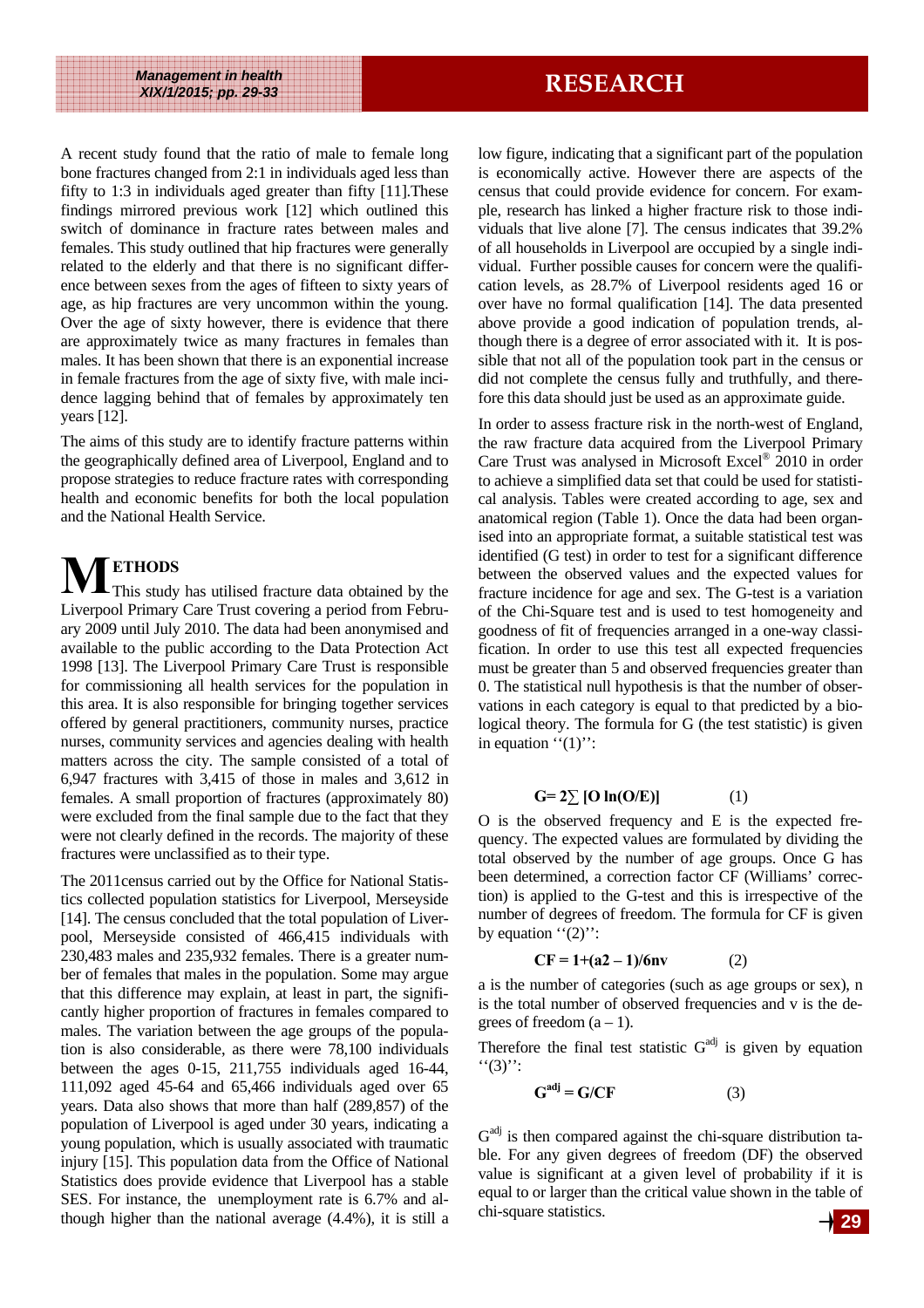### *Table 1 - Anatomical regions used for analysis in the study*

| Anatomical region        | Anatomical region           | Females | Males | G      | Critical | Significance      |
|--------------------------|-----------------------------|---------|-------|--------|----------|-------------------|
| Pelvic Girdle            |                             | (N)     | (N)   |        | value    |                   |
| Foot                     | Pelvic Girdle               | 234     | 75    | 86.19  | 12.12    | 0.0005            |
| Fibula                   | Foot                        | 175     | 233   | 8.27   | 7.88     | 0.005             |
| Neck of the Femur        | fibula                      | 41      | 50    | 0.88   | < 1.32   | <b>NOT SIGNIF</b> |
| Femur                    | Neck of the femur           | 870     | 345   | 234.50 | 12.12    | 0.0005            |
| Tibia                    | Femur                       | 448     | 212   | 84.30  | 12.12    | 0.0005            |
| Patella                  | Tibia                       | 199     | 240   | 3.78   | 2.07     | 0.01              |
| Face/Nose                | Patella                     | 33      | 26    | 0.83   | <1.32    | <b>NOT SIGNIF</b> |
| Skull                    | Face/Nose                   | 85      | 313   | 138.76 | 12.12    | 0.0005            |
| Mandible                 | Skull                       | 19      | 61    | 23.06  | 12.12    | 0.0005            |
| vulder(Clavicle/Scapula) | Mandible                    | 28      | 243   | 195.17 | 12.12    | 0.0005            |
| Radius/Ulna              | Shoulder (Scapula/Clavicle) | 52      | 121   | 28.22  | 12.12    | 0.0005            |
| Humerus                  | Radius/Ulna                 | 641     | 534   | 9.75   | 9.14     | 0.0025            |
| Vertebrae                | Humerus                     | 269     | 263   | 0.08   | < 1.32   | <b>NOT SIGNIF</b> |
| Hand                     | Vertebrae                   | 200     | 159   | 4.70   | 3.84     | 0.0500            |
|                          | Hand                        | 144     | 333   | 76.90  | 12.12    | 0.0005            |
| Ribs/Sternum             | Ribs/Sternum                | 79      | 112   | 5.72   | 5.41     | 0.02              |

### *Table 2 - G-test results presenting differences between the expected and the observed values between the sexes*

 $Shc$ 

**R ESULTS**  The results demonstrated that there was a significant difference of fracture patterns between males and females. Table 2 indicates that thirteen out of sixteen anatomical regions showed a significant difference between the expected and observed values. Three anatomical sites were also identified as showing no significant difference between the expected and observed values.

Age was identified as having a substantial effect on fracture risk and fracture trends. All of the anatomical sites demonstrated a significant difference between the expected and observed values between male age ranges. It was also shown that in females fifteen of sixteen anatomical regions differ significantly between the expected and observed values. Female skull fractures showed that there was no significant difference between the incidence and the age of individuals.

Male fracture rates are seen to be significantly higher than those of females at a younger age and peak in the age group of 20 – 29 years with 571 fractures (Figure 1). Fractures in males then gradually decline until the age of  $70 - 79$  where the incidence rates rise again. Female rates are very low in comparison to males in early life and reach the lowest frequency in the  $30 - 39$  age group with only 96 fractures. From this point female fracture rates rise steadily until 60 – 69 years where a sharp increase is evident (Figure 1). Fracture rates were seen to differ considerably depending on anatomical site. Figure 2 shows that females predominantly suffer from lower body fractures, whereas males are more prone to upper body fractures. In particular, females are more likely to fracture the neck of the femur, as the total of 870 fractures indicates. The results also show that males are more likely to suffer injuries to the face/nose and mandible, as these combined total 556 fractures. The data also shows that both sexes have a high fracture incidence of the radius and ulna.

# **D ISCUSSION**  In recent years, several studies have examined the cost **30**

of injuries on the health service. An example of such a

study comes from The Netherlands where it was found that treating injuries in young males and elderly females accounts for a significant share of health care costs [16].This increased cost is related to the injury patterns observed in these two groups which are very similar to those found in the Liverpool area. What is also interesting about the Dutch study is that a general trend emerged: cost appears to increase with the age of the patient. This is partially explained by the fact that treatments for injuries associated with older individuals, such as hip fractures, have a higher treatment cost [16]. The epidemiology of specific fracture types within populations has also been extensively studied [17, 18]. The present study examines the incidence of fractures throughout the body, in all ages and both sexes and it is representative of a population from the north-west of England who have sought medical care. It was shown that women over the age of sixty tend to suffer from fractures more than men, whereas men under the age of forty years have more fractures than women of the same age. Moreover, some specific fractures are associated with these age ranges. This indicates that the variation in fracture risk is caused primarily by age. These findings do mirror similar findings in the literature which demonstrate a high fracture incidence in young males and older females [12, 19].

# *Children*

Fracture incidence in children aged  $0 - 19$  was extremely varied depending on sex. Male fracture rates made a steady, considerable increase into adulthood while female rates slowly declined into adulthood. There are many factors that must be taken into account in order to explain these changes such as age, season, culture, environment and behaviour variation. In terms of separating fractures according to their mechanism of injury, this can be a difficult task, as children do not always remember or admit to the exact circumstances of the injury. The present study indicates that young children tended to suffer from fractures of the radius and ulna to a higher degree than any other fracture. Young males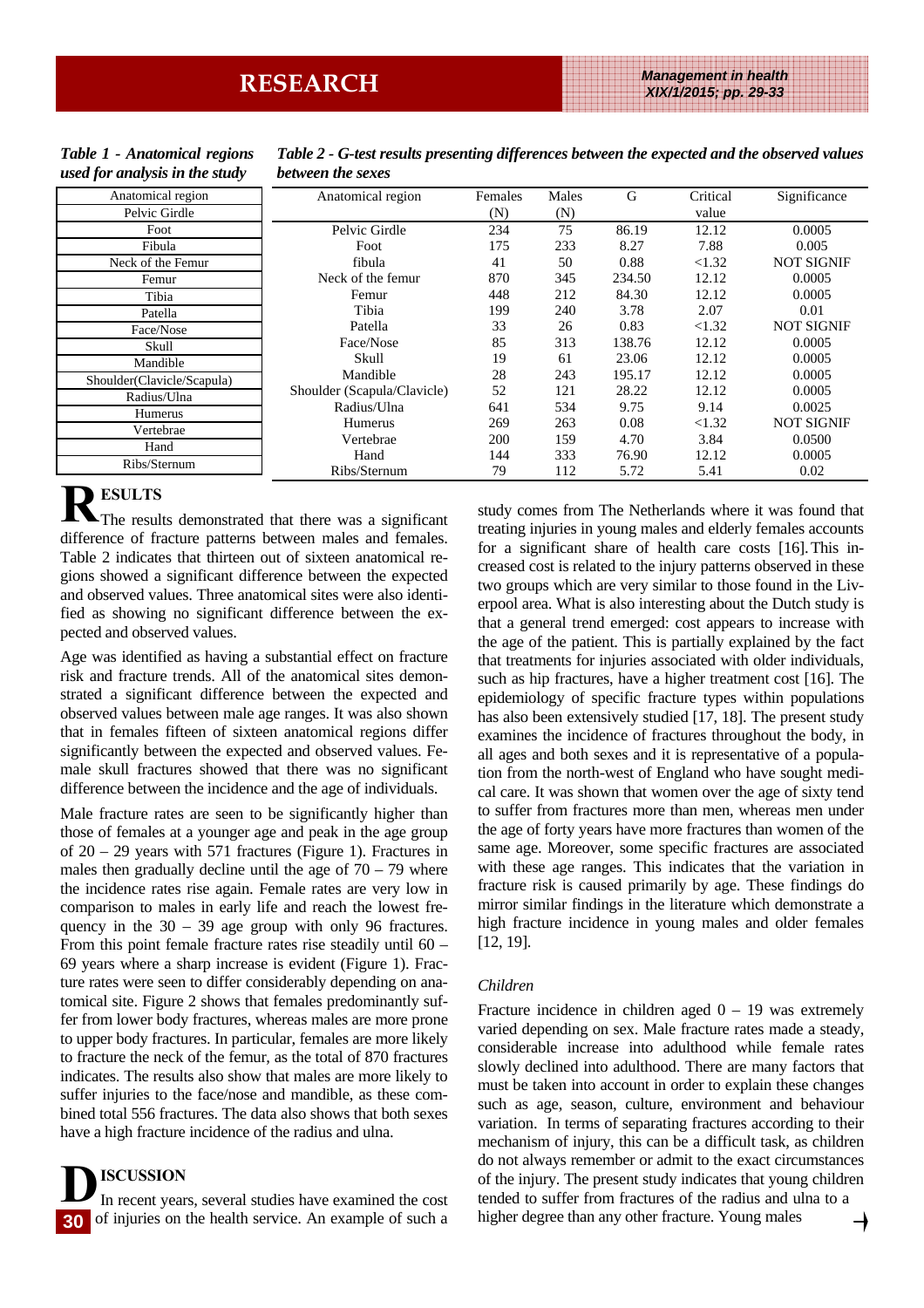## **RESEARCH** *Management in health XIX/1/2015; pp. 29-33*

*Figure 1 - Fractures in males and females according to age* 



*Figure 2 - Fractures in males and females according to anatomical sites* 



fractures) and young female incidence was 88 (13.7% were radius/ulna fractures). It can clearly be seen that male incidence is much higher than female incidence at young ages and this is possibly attributed to sex differences in the participation in athletic activities at this age [20]. Young males and females have dissimilar social behaviour patterns and these have been linked to the difference in fracture rates seen in children.

Research supporting these findings examined auto-pedestrian childhood injury. The study found that both sexes peaked at the age of 5-8 years and both sexes had equal exposure, but males had a higher injury rate. According to the authors, this was caused by differences in behaviour [21]. The humerus was also indicated to be a significant childhood fracture although Table 2 shows that there was no significant difference between the expected and observed values for the sexes as both had a similar fracture incidence.

The pattern that arose from this study was that children tended to suffer primarily from fractures of the upper extremities and this finding does mirror previous work [18, 22]. The fractures at this age are likely to be due to the type of recreational activity that children take part in. The playground is an essential element of a child's life, but has been documented as being the cause of an increasing fracture incidence in children [23]. Falls from climbing frames, swings and monkey bars can cause high impact injuries to the child. Slightly older children would probably suffer from the same type of injury but also from different types of recreational activities such as skateboarding or bicycle-riding. These types of high impact injuries of teenagers have been documented in the literature [24].

## *Adults*

Male fracture incidence continues to rise into adulthood (Fig. 1) and peaks in the age range of  $20 - 29$  with a total of 571 fractures. Female incidence continues to fall into adulthood and bottoms out in the age range of 30-39. The variation in fracture incidence between males and females up to the age of 39 is due to sexspecific behaviours, recreational activities and social standards [15]. Females have a very low incidence of 234 fractures within this age range  $(20 - 39)$  while males have their highest incidence with a total of 917 fractures. This sex variation is highly significant, as the results of the statistical analysis indicate. The incidence rates show that males have 3.9 times as

many fractures as women in young adulthood. In 32% of these injuries, facial or mandibular fractures were present and are usually caused by interpersonal violence or motor vehicle accidents. This corresponds with findings of previous research which found that 55% of mandible fractures were due to assaults and 66% of facial fractures were due to motor vehicle accidents [10]. When it comes to interpersonal violence, poverty, personal problems and use of alcohol are usually related factors [15]. This could also explain a large increase in male hand fracture, as young males had more hand fractures than females, although this variation could be due to predominantly male manual labour occupations. With motor vehicle accidents, alcohol appears to be one of the main contributing factors. These findings were also identified in several other studies [25-28].

Up to the age of 29 years males have a higher fracture frequency, but this dominance then declines into old age. A significant finding in the identification of  $\rightarrow$  31

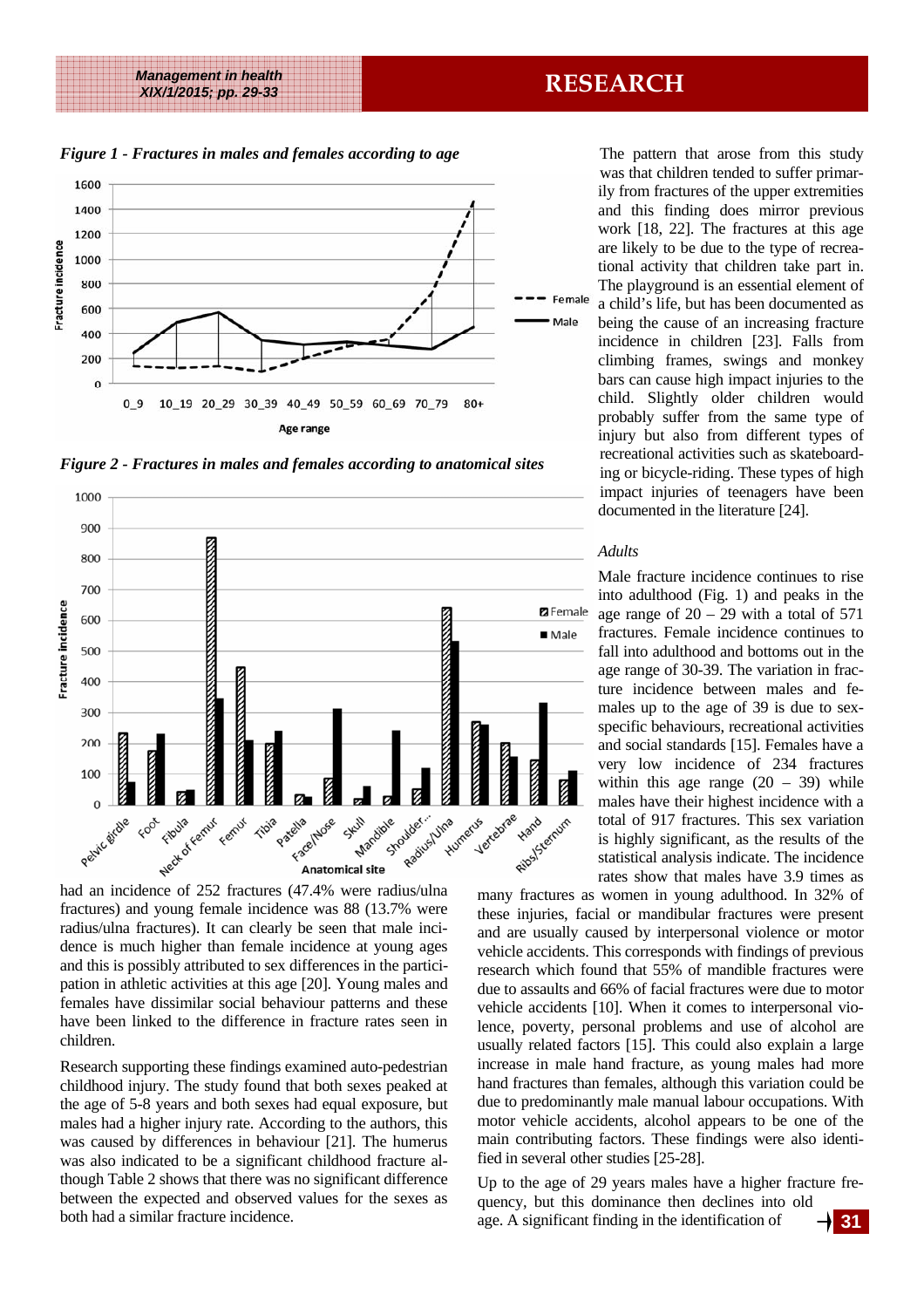fracture risk is the start of an increase of fractures in females from 30 - 39 years. Although male fracture incidence does stay greater than females up until approximately 59 years, this steady increase in female fracture incidence is noteworthy. After 59 years female fracture incidence surpasses male incidence and increases exponentially (Figure 1). These patterns associated with fracture risk are not specific to the Liverpool area but can be observed in many populations [1, 12, 19].

### *Mature adults*

Certain fractures are associated with the elderly and many of them may be attributed to osteoporosis. The pelvic girdle is identified in Table 2 as having a significant difference between the expected and observed values for the sexes and this indicates that one sex has exceptionally greater values than the other. Female and male incidence for individuals over the age of sixty was also indicated as being significantly different than the expected values for that age. Females had a total of 214 while male incidence was 57 fractures. It should be noted that 91.5% of all female pelvic girdle fractures were suffered by individuals over the age of sixty. This is most likely related to the onset of OP and its welldocumented link to decreased bone mineral density (BMD) [29]. The elderly tend to have a low body mass index and reduced mobility, which when combined with visual impairment and a reduction of oestrogen due to the onset of menopause in women, may explain the rapid increase in fracture risk (Figure 1). This is not the complete picture however, as research has indicated that male fracture incidence lags behind female incidence by approximately 10 years [12, 30]. The present study supports this finding, as a steady increase can be seen to occur in the age group of 70 - 79 years in males, although not to the extent of the females.

The research presented here has identified fracture of the neck of the femur as having the highest frequency in individuals over the age of sixty. This includes all age groups and all anatomical regions, indicating it is the single most common fracture (Figure 2). Results from Table 2 provide evidence that fracture incidence between males and females differed significantly. Females had a higher risk of fracture at the neck of the femur than males. Figure 1 shows that the 80+ age group dominated the frequency of fracture rates in females. It is very likely that the fractures seen in the elderly can all be traced to a common cause. Falls have been outlined in previous research as being a frequent occurrence and cause of fractures in the elderly [30]. In particular, 30% of individuals over the age of 65 fall at least once a year, while 15% fall multiple times [31]. Therefore when a fall occurs, multiple fractures are likely to take place and this could explain the high incidence of radius/ulna and vertebral fractures in the elderly.

**C ONCLUSION**  This study has identified fracture risk in a population from the north-west of England, although the method of frac-**32** ture identification may underestimate the population Secondary prevention strategies are also needed to

fracture count due to some limitations of the data. For example, numerous studies have outlined the inaccuracies of hospital fracture coding systems [5, 19]. This leads to over and under representation of certain fractures as some patient pathways are not captured by data drawn from emergency departments and fracture clinics. Some minor fractures may not result to patients using the health services but at the other end of the spectrum, patients admitted to hospital for ongoing management of fractures may be over-represented. Patients who die as a result of trauma in which a fracture was sustained may also not be registered. Human error can also play a part, as errors in clinical coding and missed clinical diagnosis may affect a fracture sample [30].However, it is unlikely that these factors would have significantly influenced the fracture patterns that were identified in this study. Males tended to have a much higher incidence of upper body fractures at a younger age compared to females, while females tended to have a much higher incidence of lower body fractures at an older age compared to males. The patterns identified in the present project are validated by multiple studies with similar results that have been carried out across Europe and North America.

The results can be used in the formation of a public health policy at the local level which will be aimed at reducing fracture rates within the population. In the younger age ranges, males suffer the majority of fractures which are maxillofacial and have been attributed to interpersonal violence and motor vehicle accidents [26, 28]. Causes of violence relate to the individual, relationships, community and society. Interventions must be targeted at these areas. Steps can be taken to modify individual risk factors, such as improving individuals' problem solving ability, anger management and alcohol and substance abuse issues. Relationship and family support interventions, such as positive parenting programmes, can improve family functioning, reduce stress and prevent violence. Good planning, design and management of public places can limit the opportunities for violence to occur and measures to address cultural norms, attitudes, societal structures and inequities that encourage or contribute to violence can help to reduce violence. For motor vehicle accidents, education from a young age and campaigns against drinking and driving can significantly reduce the number of injuries [28].

The older population and especially females need primary and secondary fall prevention measures, as falls are a major cause of fractures. This has also been recommended by several agencies including the Center for Disease Control (CDC) [32]. The primary prevention strategies should include education, exercise, review of medication used and environmental modifications. Education should be aimed at raising awareness of potential hazards and how to avoid them. Exercise increases muscle strength and improves balance. Medication, in addition to sedatives and hypnotics, may have side effects such as dizziness which make individuals more susceptible to falls. Modifying the environment to make it safer may include interventions as simple as installing a hand rail on a staircase, or changing the lighting.